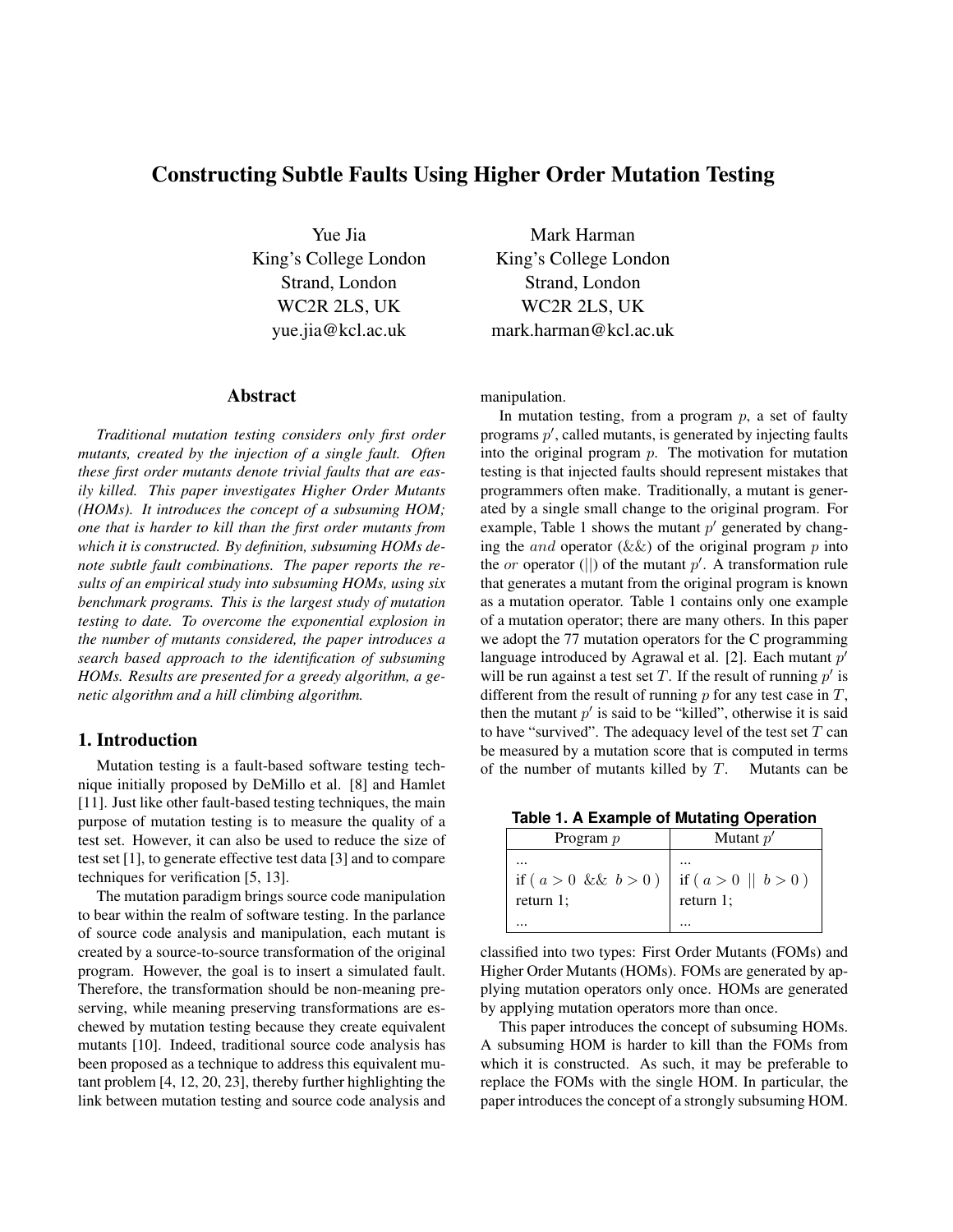A strongly subsuming HOM is only killed by a subset of the intersection of test cases that kill each FOM from which it is constructed.

Consider a strongly subsuming HOM, h, constructed from the FOMs  $f_1, ..., f_n$ . The set of test cases that kill h also kill each and every FOM  $f_1, ..., f_n$ . Therefore, h can replace all of the mutants  $f_1, ..., f_n$  without loss of test effectiveness. The converse does not hold; there exist test sets that kill all FOMs  $f_1, ..., f_n$  but which fail to kill h. The FOMs cannot, even taken collectively, replace the HOM without possible loss of test effort. This is the sense in which h can be said to 'strongly subsume'  $f_1, ..., f_n$ .

In order to overcome the inherent computational cost that comes with the large number of HOMs, the paper introduces a search-based optimization approach to identify these subsuming HOMs efficiently.

The main contributions of the paper are as follows:

- 1. We introduce the higher order mutation testingparadigm. We categorize the various kinds of HOM and introduce a search-based optimization approach to overcome the exponential explosion in the number of HOMs.
- 2. The algorithms we introduce target all subsuming HOMs, rather than specifically searching for strongly subsuming HOMs. However, the results reveal that approximately 15% of the HOMs found turn out to be strongly subsuming, suggesting that these highly valuable HOMs are not as rare as one might think.
- 3. We report on the relationship between subsumption and mutant order. The results reveal that the more FOMs a program has, the higher is the order at which peak subsumption occurs. This is an important finding because it means that large programs, with larger sets of FOMs also tend to have HOMs that can subsume a lager number of the FOMs. That is, as the problem scale increases the ability of the solution approach to tackle scale also increases. This finding provides evidence that higher order mutation testing may turn out to be far more scalable that first order mutation testing.
- 4. The paper introduces three algorithms for finding optimal HOMs. The results indicate that the genetic algorithm performs best overall. However, they also reveal that each algorithm targets a different kind of HOM, so all three algorithms are useful.

The rest of this paper is organized as follows. Section 2 introduces the idea of a subsuming HOM formally. Section 3 presents a search-based approach and explains three metaheuristic algorithms used to find subsuming HOMs. Section 4 explains the experimental setting, while the results are discussed in Section 5. Section 6 discusses threats to validity

of experiment. Section 7 introduces related work, and the paper concludes with Section 8.

# 2. High Order Mutant Classification

HOMs can be classified in terms of the way that they are 'coupled' and 'subsuming', as shown in Figure 1. In Figure 1, the region area in the central Venn diagram represents the domain of all HOMs. The sub-diagrams surrounding the central region illustrate each category. For sake of simplicity of exposition these examples illustrate the second order mutant case; one that assumes that there are two FOMs  $f_1$  and  $f_2$ , and h denotes the HOM constructed from the FOMs  $f_1$  and  $f_2$ . The two regions depicted by each subdiagram represent the test sets containing all the test cases that kill FOMs  $f_1$  and  $f_2$ . The shaded area represents the test set that contains all test cases that kill HOM h. The areas of the regions indicate the proportion of the domain of HOMs for each category.

Following the coupling effect hypothesis, if a test set that kills the FOMs also contains cases that kill the HOM, we shall say that the HOM is a 'coupled HOM', otherwise we shall say it is a 'de-coupled HOM'. Therefore, in Figure 1, the sub-diagram is a coupled HOM if it contains an area where the shaded region overlaps with the unshaded regions. For example the sub-diagrams (a), (b) and (f). Since the shaded region from sub-diagrams (c) and (d) do not overlap with the unshaded regions, (c) and (d) are decoupled HOMs. Sub-diagram (e) is a special case of a decoupled HOM, because there is no test case that can kill the HOM; there is no overlap, the HOM is an equivalent mutant.

Subsuming HOMs, by definition, are harder to kill than their constituent FOMs. Therefore, in Figure 1, the subsuming HOMs can be represented as those where the shaded area is smaller than the area of the union of the two unshaded regions, such as sub-diagrams (a), (b) and (c). By contrast, (d), (e) and (f) are non-subsuming. Furthermore, the subsuming HOMs can be classified into strongly subsuming HOMs and weakly subsuming HOMs. By definition, if a test case kills a strongly subsuming HOM, it guarantees that its constituent FOMs are killed as well. Therefore, if the shaded region lies only inside the intersection of the two unshaded regions, it is a strongly subsuming HOM, depicted in (a), otherwise, it is a weakly subsuming HOM, depicted in (b) and (c).

According to the combination of subsuming and decoupled HOM types, the six possibilities we considered are: strongly subsuming and coupled (a), weakly subsuming and coupled (b), weakly subsuming and de-coupled (c), nonsubsuming and de-coupled (d), non-subsuming, de-coupled which is equivalent (e), and non-subsuming and coupled (f) which is useless, as shown in Figure 1.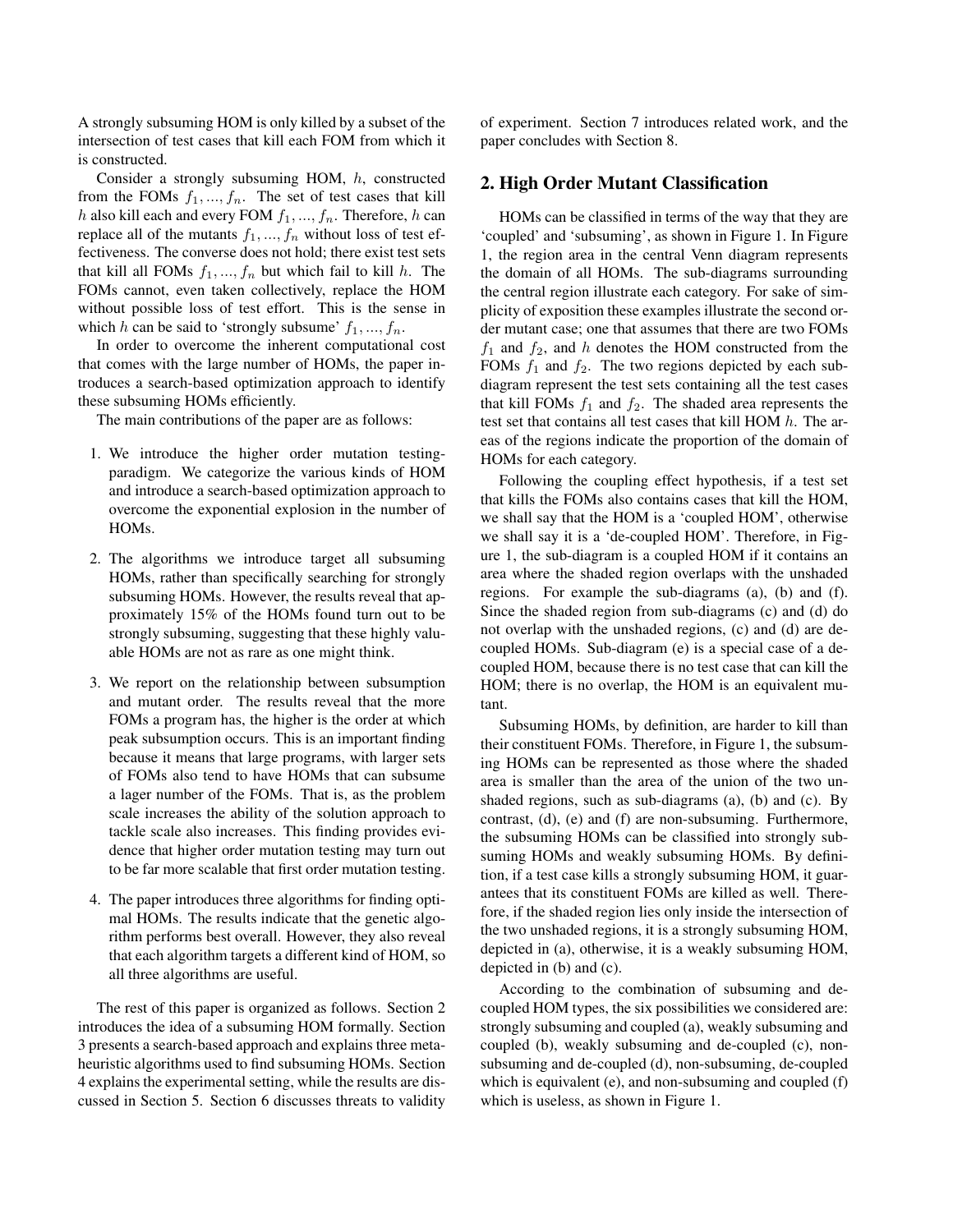

**Figure 1. HOMs Classification.** The central Venn Diagram depicts important subclasses into which HOMs fall, while the outer diagrams depict killing test sets for the HOMs (shaded) and their constituent FOMs (unshaded). For ease of exposition, the diagrams illustrate only the second order case, whereas the definitions cover arbitrary order. HOMs of type (a), (b) and (c) are harder to kill than their constituent FOMs, thereby capturing subtler faults. In particular, type (a) are both subtle and useful; they can replace their constituent FOMs because they are killed by a subset of the intersection of test cases that kill their constituents. For a HOM h, constructed from FOMs  $f_1, ..., f_n$ , the test set  $T_h$  contains all the test cases that kill h, while the test sets  $T_1, ..., T_n$ are the test sets that kill that kill  $f_1, ..., f_n$  respectively.

# 3 Advantages of Higher Order Mutation Testing

At first sight, any move from FOMs to HOMs brings with it an exponential explosion. Since a HOM is constructed by combining different FOMs, the number of HOMs can be computed from the number of FOMs. Suppose a program contains  $n$  FOMs; it would have  $n^n$  HOMs. For example, even a small program like Triangle has 50 lines of code (LoC) and approximately 500 FOMs. Therefore, it is impossible to generate all of the HOMs, because there are  $10^{1349}$  in all; considerably more numerous than the number of atoms in the known universe.

Because of this exponential explosion, higher order mutation testing has previously been considered to be so computationally expensive as to be impractical. Furthermore, the coupling hypothesis [8, 18, 19] suggests that the vast majority of HOMs will be coupled to FOMs, such that test sets that kill all FOMs will also kill almost all HOMs.

However, the few HOMs that are not coupled to their constituent FOMs may be very important; they are killed by a different set of test cases than their constituent FOMs. For decoupled mutants, the act of combining FOMs *shifts* the fault-revealing test set. Suppose that the act of combining FOMs to form a decoupled HOM not only shifts the fault-revealing set, but also reduces its size, so that the HOM is harder to kill than its constituent FOMs. Surely such a HOM would be potentially valuable in testing. In the nomenclature we introduce in this paper, it would be a "subsuming decoupled HOM".

De-coupling is not the only way to produce a subsuming HOM. Strongly subsuming HOMs are, by definition, coupled, since the test sets that kill them are subsets of those that kill each of their constituent FOMs. Therefore, both coupled and decoupled HOMs may turn out to be harder to kill than the FOMs from which they are constructed, making them potentially valuable to the mutation testing pro-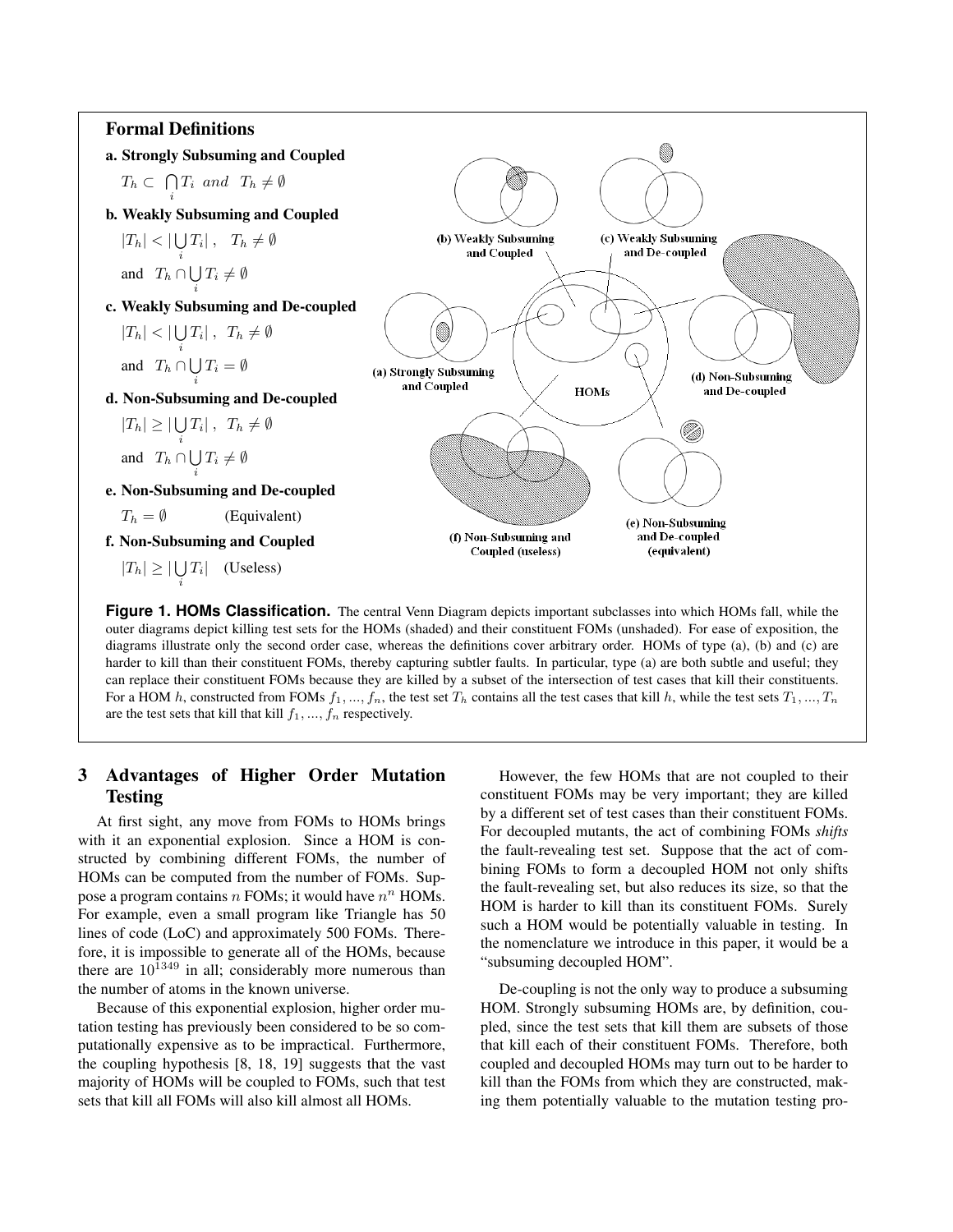cess. In this paper we focus on the subsuming HOMs in general, and the strongly subsuming HOMs in particular, since a strongly subsuming HOM can always be used as a substitute for its constituent FOMs. We believe that higher order mutation testing offers three important benefits: Increased subtlety, reduced effort and reduced number of equivalent mutants.

Increased Subtlety: The vast majority of FOMs are killed by a few very simple test cases, because many FOMs denote trivial faults. For instance, a mutant is unlikely to remain alive for very long if it is created by deletion of a frequentlyexecuted statement or the transformation of '+' to '-' on a path to an output statement. Even in the presence of the most perfunctory testing activity, these 'dumb' mutants will not survive long.

However, by their very nature, the subsuming HOMs we study in this paper are more subtle; they denote faults that more elaborate testing may not reveal and, in so-doing, they drive the test data generator to consider the more difficult 'corner cases', where undiscovered faults often reside. In Section 6.1 we give an example of just such a subtle HOM that our search based algorithms revealed to be constructible from the very simple and widely studied benchmark program: Triangle.

Reduced Test Effort: One might think that since there are exponentially more HOMs than FOMs, higher order mutation testing would be much more expensive. However, it can be *less* expensive. We overcome this apparent paradox by specifically targeting those HOMs, the strongly subsuming HOMs, each of which can be used to replace more than one FOM. Fewer (but better) mutants means fewer (but better) test cases. Our higher order approach avoids dumb mutants in favour of subtle ones. Of course, in order to find the subtle HOMs we have to first construct *all* of their constituent FOMs. However, this process is entirely automated by the search-based optimization approach.

By contrast, the process of checking the original program's output for each the mutant-killing test cases often requires a (human) oracle. This oracle cost is often the most expensive part of the overall the test activity. The oracle cost can be reduced by reducing the size of the test suite. By moving from the first order to the higher order paradigm we seek to reduce the number of mutants considered (simultaneously increasing their quality). This has the potential to reduce test effort while improving its effectiveness.

Reduced Number of Equivalent mutants: A mutant is said to be an 'equivalent mutant' if there does not exist a test input that kills it. Unfortunately, it is undecidable, in general, whether a mutant is equivalent. The equivalent mutant problem has been a bugbear for mutation testing for several decades. Although, several authors have proposed ways to partially detect equivalent mutants [4, 12, 20, 23], the core difficulty is the undecidability of the underlying problem.

One, hitherto largely overlooked, aspect of Offutt's empirical study of second order mutation testing [19], was the comparatively low density of equivalent mutants found in the second order paradigm, compared to that found in the first order paradigm. Offutt reported that approximately 1% of the second order mutants were found (by human examination) to be equivalent, whereas approximately 10% of the corresponding first order mutants were found to be equivalent. Furthermore, the search-based approach we advocate specifically searches the HOM space for *non-equivalent* HOMs, thereby further reducing the impact of this problem.

# 4. Algorithms

Due to the large number of HOMs, the cost in finding valuable HOMs could turn out to be extremely expensive. Therefore, using a normal undirected search is not efficient enough to find subsuming HOMs. In order to find the subsuming HOMs more effectively, our approach uses three meta-heuristic algorithms (GR, GA, HC). This section will introduce the representation and fitness function first, and then explain the three meta-heuristic algorithms in detail.

#### 4.1 Representation

To identify a HOM uniquely, two types of value need to be specified: the position at which to mutate and the mutation operator to be applied. In our approach, HOMs are represented as a vector of integers. Each element of the vector denotes an application of a mutation operator, while indices indicate the position at which to apply the mutation operator.

#### 4.2 Fitness Function

In order to measure the fitness of the HOM, a value is needed that measures the ease with which a FOM or HOM can be killed. Let T be a set of test cases,  $\{M_1, ..., M_n\}$  be a set of mutants, and the  $kill({M_1,..., M_n})$  function returns the set of test cases which kill mutants  $M_1, ..., M_n$ . We shall define fragility for a set of mutants so that a single definition caters for individual mutants (which may be either first order *or* higher order), but also for sets of individual mutants. That is the fragility of a mutant shall be defined as follows:

#### Definition 1 (fragility)

$$
fragility({M_1, ..., M_n}) = \frac{|\bigcup_{i=1}^{n} kill(M_i)|}{|T|}
$$

The value of fragility lies between 0 and 1. When it equals 0 this means that there is no test case that can kill this mutant, which indicates that this mutant is potentially an equivalent mutant. As the value of fragility increases from 0 to 1, the mutant is assessed to be weaker, until the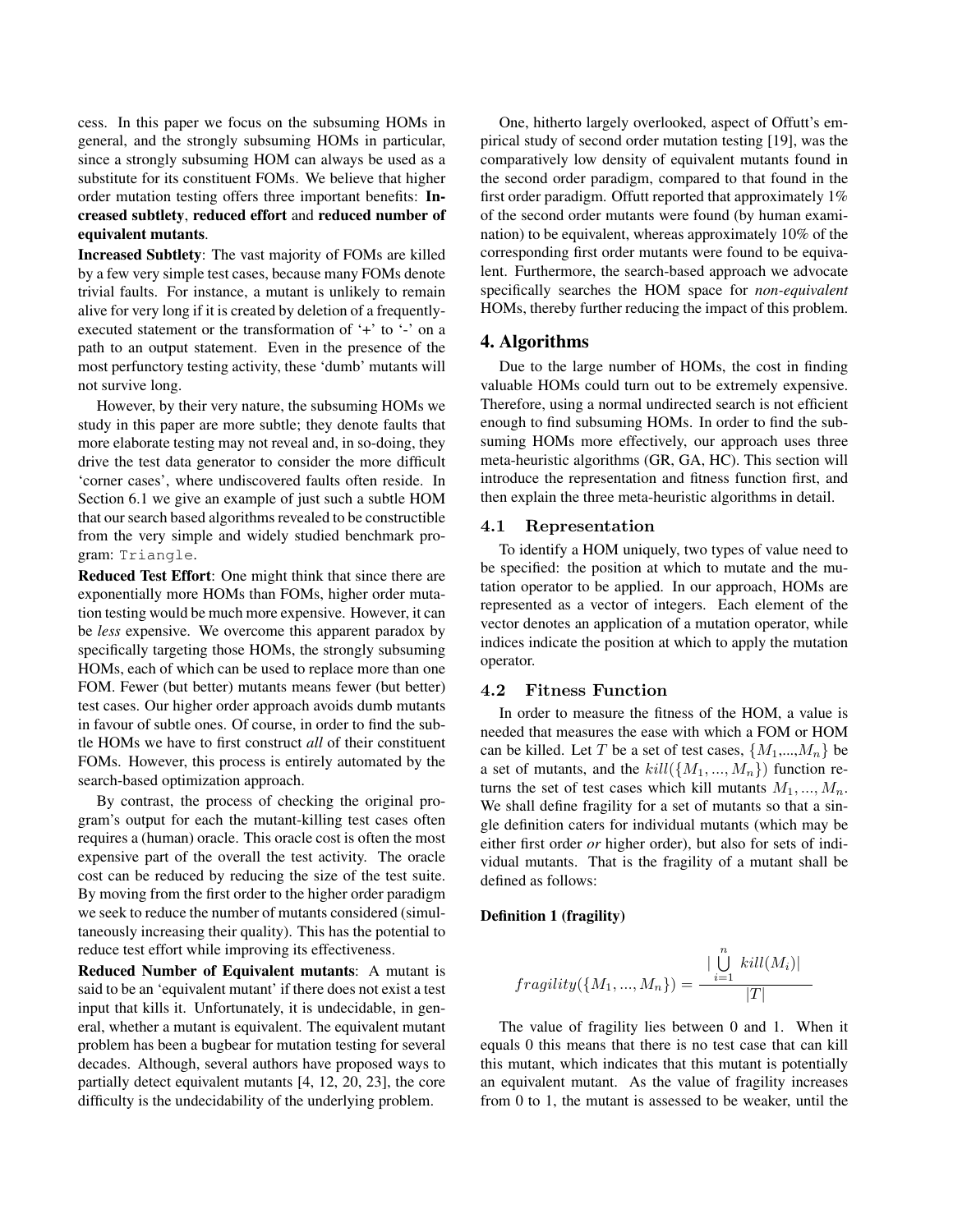value equals 1, which means that the mutant is so weak that it can be killed by any of the test cases. In the following, we use  $M_{1...n}$  to denote a HOM consisting of the FOMs  $F_1$  to  $F_n$ . The fitness function for a HOM is defined as follows.

#### Definition 2 (Fitness Function)

$$
fitness(M_{1...n}) = \frac{fragility(\{M_{1...n}\})}{fragility(\{F_1,...,F_n\})}
$$

That is the fitness of a HOM is defined to be the ratio of the fragility of its HOM to the fragility of the constituent FOMs. From the definition, if the fitness is greater than 1, it means the HOM is weaker than the constituent FOMs (i.e. it is useless). As the fitness decreases from 1 to 0, the HOM becomes gradually stronger than its constituent FOMs. However, when the fitness value reaches 0, it is considered as a potential equivalent HOM, and so all such zero-valued HOMs are discarded. All of the following algorithms use this fitness function to evaluate the fitness of HOMs.

# 4.3 Greedy Algorithm

A greedy algorithm is an algorithm that makes local optimized choices at each stage with the hope of achieving a near global optimum [7]. The general procedure of the greedy algorithm starts from solving the first sub-problem by selecting the solution with maximum current fitness. It then repeats the action to solve the rest of the problem. Therefore, it can only be used to solve a problem that can be divided into sub-problems, and can only provide a single solution. In order to apply the greedy approach to finding more than one subsuming HOM, several optimized changes have been made. An initial FOM is chosen at random as a starting point. Subsequently, the normal greedy algorithm process is performed to incrementally augment with additional the correct solution FOMs. An archive operation is used to store the subsuming HOMs found. The overall algorithm is iterated with repeated randomized initial position, much like a random-restart hill climbing algorithm. The pseudo-code is shown in Algorithm 1.

# 4.4 Genetic Algorithm

A genetic algorithm is an algorithm that simulates the process of natural genetic selection according to the Darwinian theory of biological evolution [16]. In a genetic algorithm, every possible solution within the solution domain will be represented as a chromosome, and crossover and mutation operation will be performed on chromosomes to produce new solutions repeatedly, until one member of the population denotes a suitably 'good' solution. The pseudocode is shown in Algorithm 2.

Input : Running Time Limit: limit Output: Mutation vector homlist 1 set counter  $= 0$ <sup>2</sup> while counter < limit do  $3$  set hom = generateRandFOM() <sup>4</sup> foreach *FOM m of Program* do  $5$  temp\_hom = combine(hom,m) 6 if fitness (temp\_hom)  $>$ fitness (hom) then  $7$  hom = temp\_hom <sup>8</sup> end 9 archvie(temp\_hom) <sup>10</sup> end

#### <sup>11</sup> end

Algorithm 1: Optimized Greedy Algorithm



Algorithm 2: Optimized Genetic Algorithm

```
Input : Running Time Limit: limit
  Output: Mutation vector homlist
1 set counter = 02 \text{ set } \text{hom} = \text{generateRandFOM}()3 while counter < limit do
4 temp hom = qetNeighbor(hom)
\mathfrak s if fitness (temp_hom) <
     fitness (hom) then
6 hom = temp_hom
7 archvie(hom)
8 end
9 hom = generateRandFOM()
10 counter ++
11 end
```
Algorithm 3: Optimized Hill Climbing Algorithm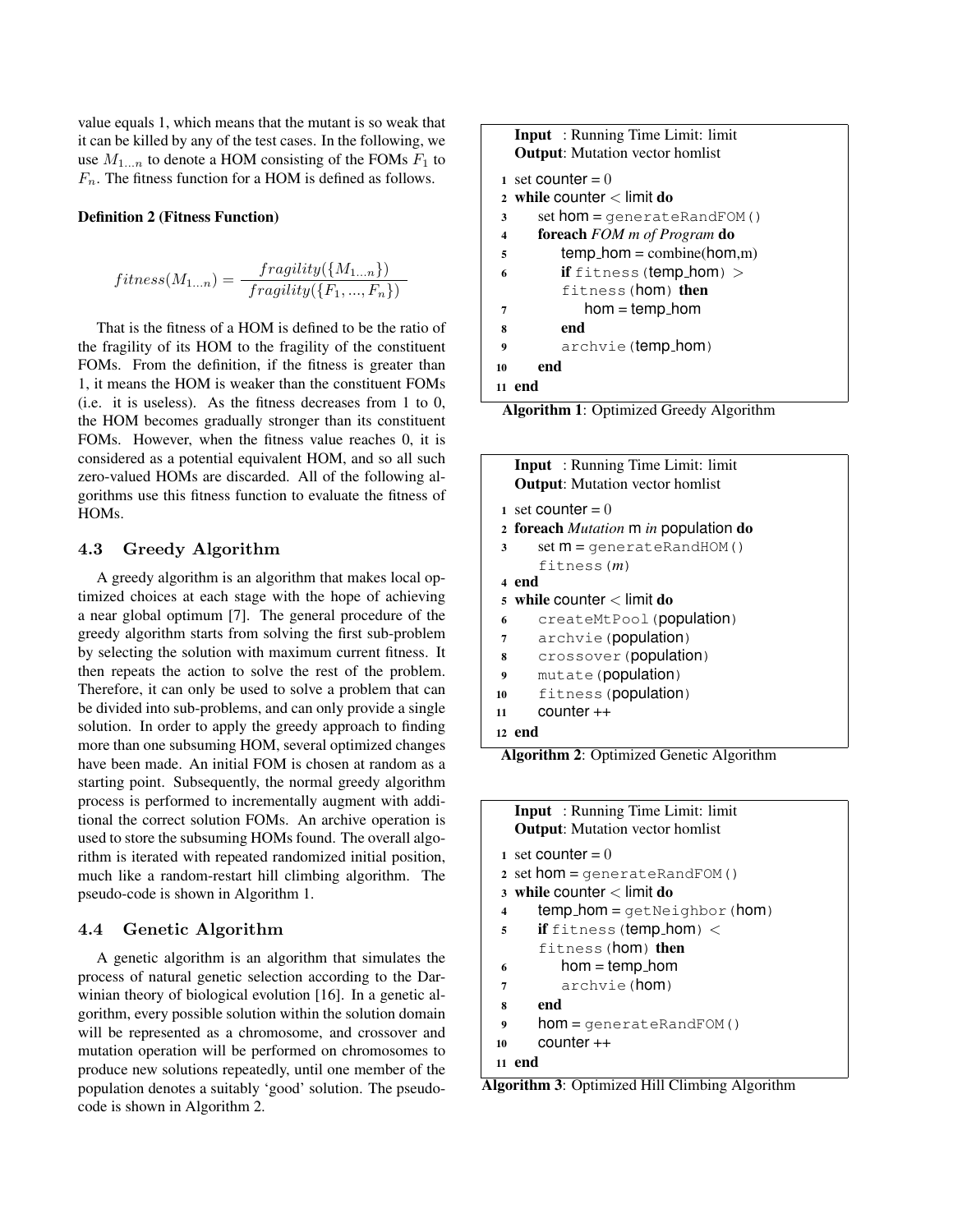### 4.5 Hill Climbing Algorithm

A hill climbing algorithm is a local search algorithm in which the next solution considered will depend on both the fitness value and distance to the current solution. The process starts from random initial solution. By comparing the current solution and its neighbour solution's fitness, the greater one becomes the new current solution, until fitness connot be further improved. Our optimized algorithm is based on a random-restart hill climbing algorithm, which chooses a random starting solution for each run. The pseudo-code is shown in Algorithm 3.

# 5. Experiment Set Up

This section describes the set of experiments which are designed to explore properties of subsuming HOMs. Section 5.1 discusses the research questions that the study will address. Section 5.2 describes the subject programs used in this study. Sections 5.3 and 5.4 briefly overview the selected mutation operators and the mutation tool used to implement these experiments. Section 5.5 explains the experimental procedure.

### 5.1 Research Questions

The first research question addresses the main objective of this work; how prevalent are subsuming HOMs? If there are very few then there would be no future for higher order mutation testing. The research questions 2, 3 and 4 are based on question 1. They further study of these subsuming HOMs.

RQ1: How numerous are subsuming HOMs?

RQ2: What proportion of subsuming HOMs are strongly subsuming?

RQ3: What is the relationship between mutant order and subsumption?

RQ4: Which algorithms perform best at finding subsuming HOMs?

### 5.2 Test Programs

The experiments use six benchmark C programs with branch adequate test sets from the Software-artifact Infrastructure Repository (SIR) [9], as described in the first two columns of Table 2. The Triangle program is a small program that is used to determine the type of triangle from the length of its sides. This version is the one used by Michael and McGraw in their test data generation study [15]. TCAS is a program used to avoid an aircraft collision. Schedule2 is a program that prioritizes schedulers. Totinfo is a program that computes statistics from input data. Printtokens is a lexical analyser and Space is an interpreter for an array definition language.

There are two reasons for choosing these programs. The first reason is that previous studies of HOMs are limited to programs on a small scale (100 LoC). By contrast, this study is able to consider programs from 50 to 6,000 lines of code. The second reason is that, in order to measure the fitness of HOMs precisely, the HOMs have to be executed against a set of reasonably high quality test cases. The SIR provides branch adequate test sets, thereby achieving this aim. So far as we are aware this is the largest study of mutation testing (first order *or* higher order) to date.

|  | Table 2. Selected Test Program |  |  |
|--|--------------------------------|--|--|
|--|--------------------------------|--|--|

| Program     | Scale       | # of FOM | # of SHOM |
|-------------|-------------|----------|-----------|
| Triangle    | $50$ LoC    | 584      | 47        |
| <b>TCAS</b> | 150 LoC     | 679      | 98        |
| Schedule2   | 350 LoC     | 1,014    | 78        |
| Totinfo     | $500$ LoC   | 2,570    | 320       |
| Printtokens | 750 LoC     | 866      | 67        |
| Space       | $6,000$ LoC | 7,570    | 522       |

#### 5.3 Mutation Operators

The study of Agrawal et al. introduces 77 mutation operators for the C language [2]. However, not all of the mutation operators increase the effectiveness of mutation testing. Offutt [25, 22] shows that 5 of 22 FORTRAN mutation operators used by Mothra are sufficient to carry out mutation testing effectively. In our experiment, only the subset of the C mutation operators (28 of 77) which falls into Offutt's 5 categories will be used.

#### 5.4 Experiment Tool: MILU

In spite of several existing mutation testing tools, there is none designed for studying HOMs. Therefore, a new mutation testing infrastructure called MILU has been developed [28]. MILU is specially designed for the study the HOMs in C programs, and supports general purpose of mutation testing as well higher order study. The objective of MiLu is to allow users to focus, on either algorithms for generating FOMs and HOMs, or on analysing the experimental results. MILU currently supports 70 of the 77 mutation operators for the C language, and provides a source code analysis and program testing environment to support full mutation testings with either FOMs, HOMs or both. All of the experiments are performed within the MILU mutation infrastructure. MILU supports the full C language. A full description of the tool is beyond the scope of the present paper. We plan to make the tool publicly available and to publish implementation details.

#### 5.5 Experiment Procedure

To answer the proposed research questions RQ1—RQ4, the experiments are divided into two steps. The first step aims to investigate RQ1, RQ2, and RQ3. For each candidate program, the experiments ran the genetic algorithm (Section 4.4) to find subsumed HOMs from order 2 to 13.

The second step aims to investigate the most suitable algorithm for finding the subsumed HOMs efficiently, which addresses RQ4. RQ3 establish that for all but one program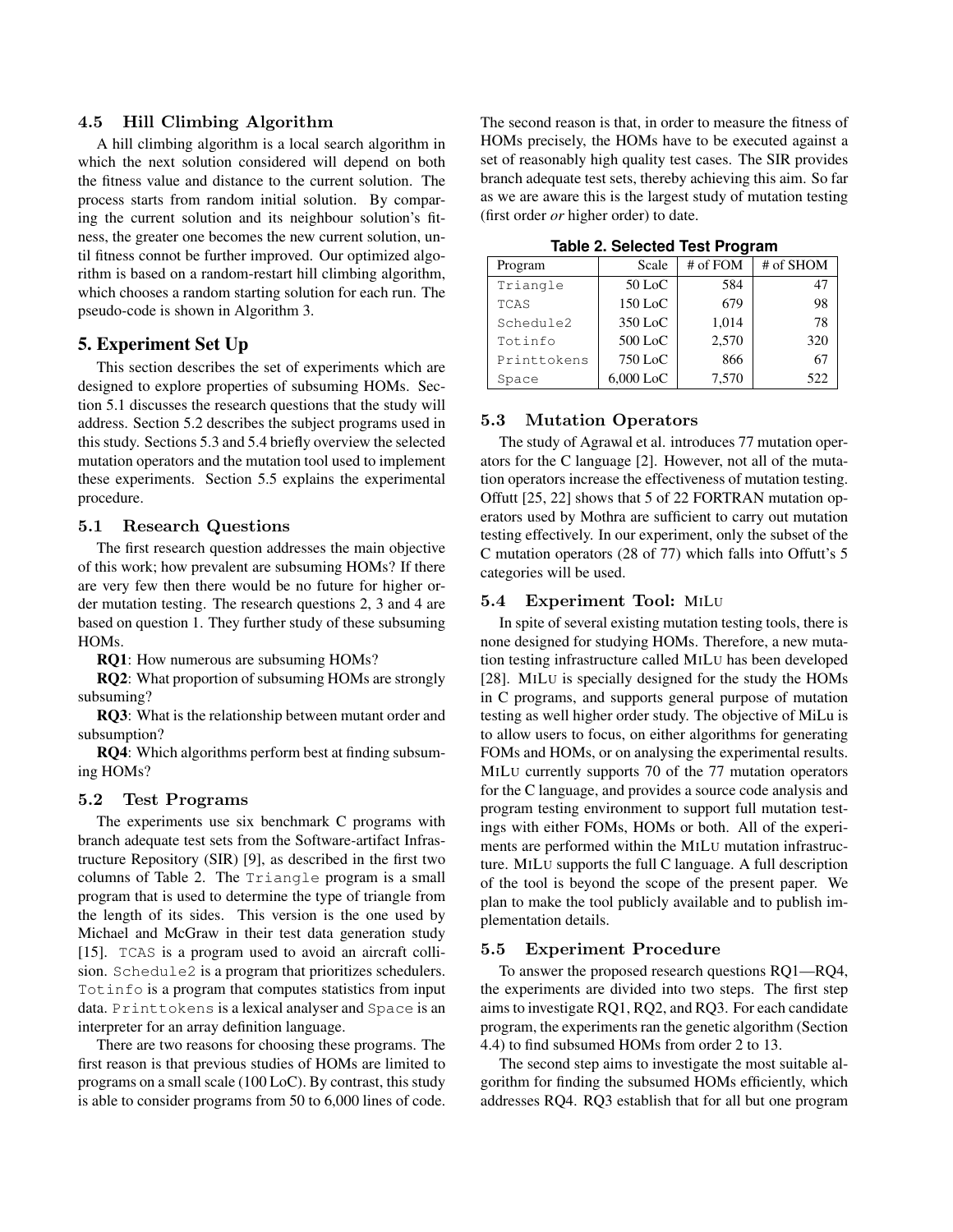(Space) the subsuming HOMs have orders ranging from 2 to 10. Therefore, a limit on each search for HOMs was set to order 10. These four were run on every candidate test program to find subsumed HOMs of order 2 to 10. To treat the random and other search-based algorithms in a fair way for comparison, a running-counter is placed in each of their fitness functions. This is used to capture the effort each algorithm expends on optimization.

# 6. Results and Analysis

Before getting into the detailed quantitative results we first present (in Section 6.2) a case study of a single second order HOM. This HOM illustrates the kind of subtle fault that higher order mutation testing can reveal.

# 6.1 Case Study

The Triangle is a small C program (50 LoC) that has been studied for at least 30 years [8]. The program takes the length of sides of a triangle, and outputs whether the triangle is a valid and whether it is equilateral, isosceles or scalene. Program 4 shows the source of the Triangle program. There are two main factors to decide the type of the triangle. The first is the side length constraint; the sum of any two sides has to be greater than the third. The second is captured by the variable *trian*, whose value is used to specify the type of the triangle. For instance, if a triangle's trian value equals 0, and the side lengths satisfy the side length constraint, it is a 'valid scalene' triangle.

Program 4 presents the source code of Triangle program, two FOMs and the subsuming HOM constructed from them, which was found by our optimized genetic algorithm. The way in which the HOM strongly subsumes the two FOMs is subtle and involves an interplay between the validity and type-of-triangle tests in the original program. We believe that it is just this sort of subtle interaction that leads to faults that may go unnoticed in less rigorous testing.

Table 3 summaries the reasons why this is an instance of strong subsumption. From the table, only three types of test cases can kill  $FOM_i$  while two types of test cases can kill  $FOM_1$ . However, careful consideration reveals that  $HOM_{ij}$  can only be killed by test cases of the form  $(a == b \&\& a + b > c)$ . Test cases of this form also kill  $FOM_i$  and  $FOM_i$ . There is no other test case that can kill  $HOM_{ij}$ . Therefore, we can use strongly subsuming  $HOM_{i}$  i to replace both  $FOM_{i}$  and  $FOM_{j}$  in mutation testing.

### 6.2 Analysis

To begin the analysis, the last two columns of Table 2 present the overall results for sum of all subsuming HOMs found in all six subject programs by our GA algorithm with 100,000 fitness evaluations. From the smallest

Program: Triangle Input : Three sides a, b, c Output : Types of Triangle 1 int trian 2 if  $(a \le 0 \mid b \le 0 \mid c \le 0)$  then 3 return INVALID 4 trian  $= 0$ 5 if  $(a == b)$  then trian = trian + 1 6 if  $(a == c)$  then trian = trian + 2 7 if  $(b == c)$  then trian = trian + 3 8 if (trian  $== 0$ ) then 9 if  $(a + b < c || a + c < b || b + c < a$  then 10 return INVALID 11 else return SCALENE 12 if (trian  $>$  3) then return EQUILATERAL 13 if (trian  $== 1 & 2 & 2 + b > c$ ) then 14 return ISOSCELES 15 else if (trian  $== 2 \&\& a + c > b$ ) then 16 return ISOSCELES 17 else if (trian  $== 3 \&\& b + c > a$ ) then 18 return ISOSCELES 19 return INVALID

#### Mutant :  $FOM_i$  —

```
13 if (trian > 1 & & a + b > c) then
14 return ISOSCELES
15 else if (trian == 2 \&\& a + c > b) then
16 return ISOSCELES
17 else if (trian == 3 \&\& b + c > a) then
18 return ISOSCELES
19 return INVALID
```
Mutant :  $FOM_i$  —— 13 if (trian  $== 1$  & &  $a + b \leq c$ ) then 14 return ISOSCELES 15 else if (trian  $== 2 \&\& a + c > b$ ) then 16 return ISOSCELES 17 else if (trian  $== 3 \&\& b + c > a$ ) then 18 return ISOSCELES 19 return INVALID Mutant :  $HOM_i$  = 13 if (trian  $> 1$  & & a + b <= c) then 14 return ISOSCELES 15 else if (trian  $== 2 \&\& a + c > b$ ) then 16 return ISOSCELES 17 else if (trian  $== 3 \&\& b + c > a$ ) then 18 return ISOSCELES 19 return INVALID

Program 4: The Triangle program together with a strongly subsuming HOM and its two constituent FOMs. As this case study demonstrates, even from this trivially small program, extremely subtle strongly subsuming HOMs can be constructed. Table 3 depicts the corresponding killing test cases.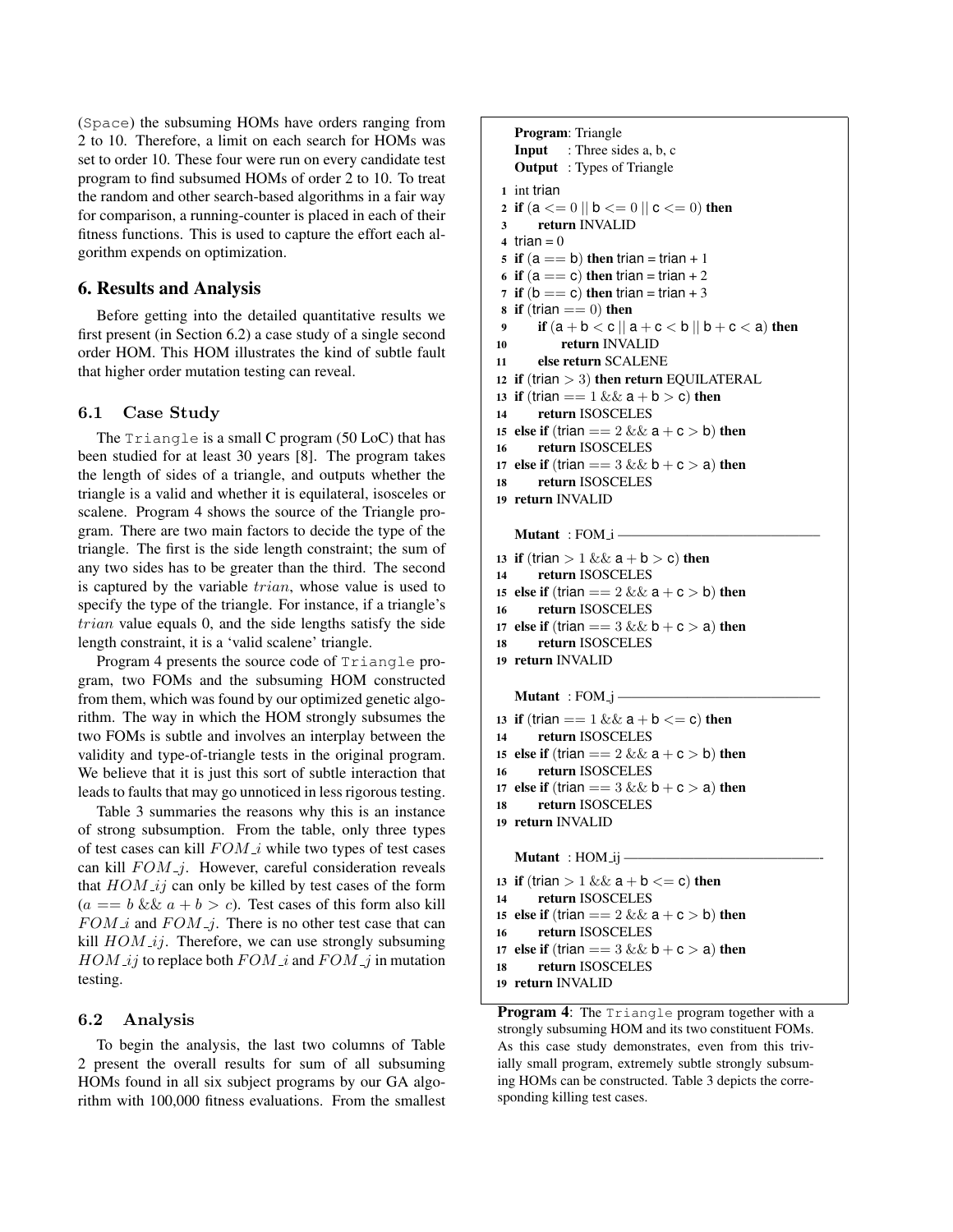| Mutant   | <b>Test Case</b>                          | Original Result  | <b>Mutant Result</b> |
|----------|-------------------------------------------|------------------|----------------------|
|          | $a == b \&\& a + b > c$                   | <b>Isosceles</b> | Invalid              |
| $M_1$    | $a = c \&\& a + b > c \&\& a + c \leq b$  | Invalid          | <b>Isosceles</b>     |
|          | $b == c \&\& a + b > a \&\& b + c \leq a$ | Invalid          | <b>Isosceles</b>     |
| $M_2$    | $a == b \&\& a + b > c$                   | <b>Isosceles</b> | Invalid              |
|          | $a == b \&\& a + b <= c$                  | Invalid          | <b>Isosceles</b>     |
| $M_{12}$ | $a == b \&\& a + b > c$                   | <b>Isosceles</b> | Invalid              |

## **Table 3. Killing Test Cases for the Triangle HOM and its FOMs**

Triangle program (50LoC) to the largest Space program (6,000Loc), there exist subsuming HOMs. Furthermore, the quantity of the HOMs increases substantially as the number of FOMs increases. For instance, there are 584 FOMs and 47 subsuming HOMs in Triangle while there are 7,570 FOMs and 522 HOMs in the program Space.

Of all subsuming HOMs found in our experiments, approximately 15% of these were found to be of the highly valuable, strongly subsuming type. This is a very encouraging finding. It means that there may be many cases where a set of first order mutants may be replaced by a higher order mutant, thereby reducing the number of mutants required overall.

The chart in Figure 2 presents the overall order distribution for all six test programs. In the chart, each type of line represents one of the studied programs. The x-axis shows the mutant order number and the y-axis shows the number of subsuming HOMs found. Therefore, the peak value of each line represents the largest number of subsuming HOMs that can be found by the order that shows on the x-axis. The figure answers RQ3. It shows that subsuming HOMs are unevenly distributed. This peak order is named peak subsumption in this paper; one that is correlated with the total number of its FOMs. There are insufficiently many programs for us to meaningfully apply Spearman Rank correlation test but observe that the evidence for correlation is compelling; the ordering by peak subsumption and the ordering number of FOMs are *identical*.

The chart in Figure 3 presents the result of comparison of the four algorithms (see Section 4), which answers the RQ4. We use an oracle of all subsuming HOMs found, to provide a reference against which each algorithm is assessed. The oracle contains the union of resulting subsuming HOMs from each algorithm. The greater the percentage of this oracle an algorithm can find, the better is the algorithm. In Figure 3, the x-axis shows the four algorithms, and y-axis shows the percentage of oracle HOMs found. From the chart, the bar for the randomized algorithm is the lowest, as expected. The genetic algorithm bar is the highest. We believe that the algorithm performs best, because the subsuming HOMs are easier to generate from existing subsuming HOMs. In the genetic algorithm, this observation favours crossover, which is one of the genetic algorithm's distinguishing features. The optimized hill climbing algorithm is second best; slightly better than greedy.

Although the genetic algorithm found more of the subsuming HOMs, the hill climbing algorithm and the greedy algorithm also have their advantages. The hill climbing algorithm always finds the highest fitness HOMs, because its subroutine repeatedly improves the fitness of HOMs, while the greedy algorithm finds the highest order HOMs, because it starts from a random FOM, and tries to achieve as high an order as possible.

# 7. Threats to Validity and Limitations

This section considers the threats to validity of our experiments. Although due to limitations of the experiments, the following threats may affect some of the results, for instance, the distribution and classification of subsumed HOMs, it should be noted that they do not affect the proof of the existence of strongly subsuming HOMs found by the experiments.

The selection of mutation operators is the first threat. In order to reduce the computational cost, in our experiment, 28 of 77 C mutation operators were selected to generate HOMs. However, the selected subset belongs to the five selective mutation operator categories suggested by Offutt [21, 25, 22], so it is typical and also widely used by other researchers. The threat to validity will be overcome by future work which will investigate the relationship between HOMs and mutation operators.

The quality of the test sets is another potential threat. Since the fitness of HOMs is computed in terms of their fragility, low quality test sets may affect the results. Although the test sets provided by SIR achieve brunch coverage [9], given a different test set as input, the experiment may lead to different results in terms of distribution and classification. To overcome this threat we plan, in future work, to combine higher order mutation testing with the coevolutionary mutation testing approach of Adamopoulos et al. [1]. This will allow us to co-evolve test sets adequate to kill the co-evolving HOM set.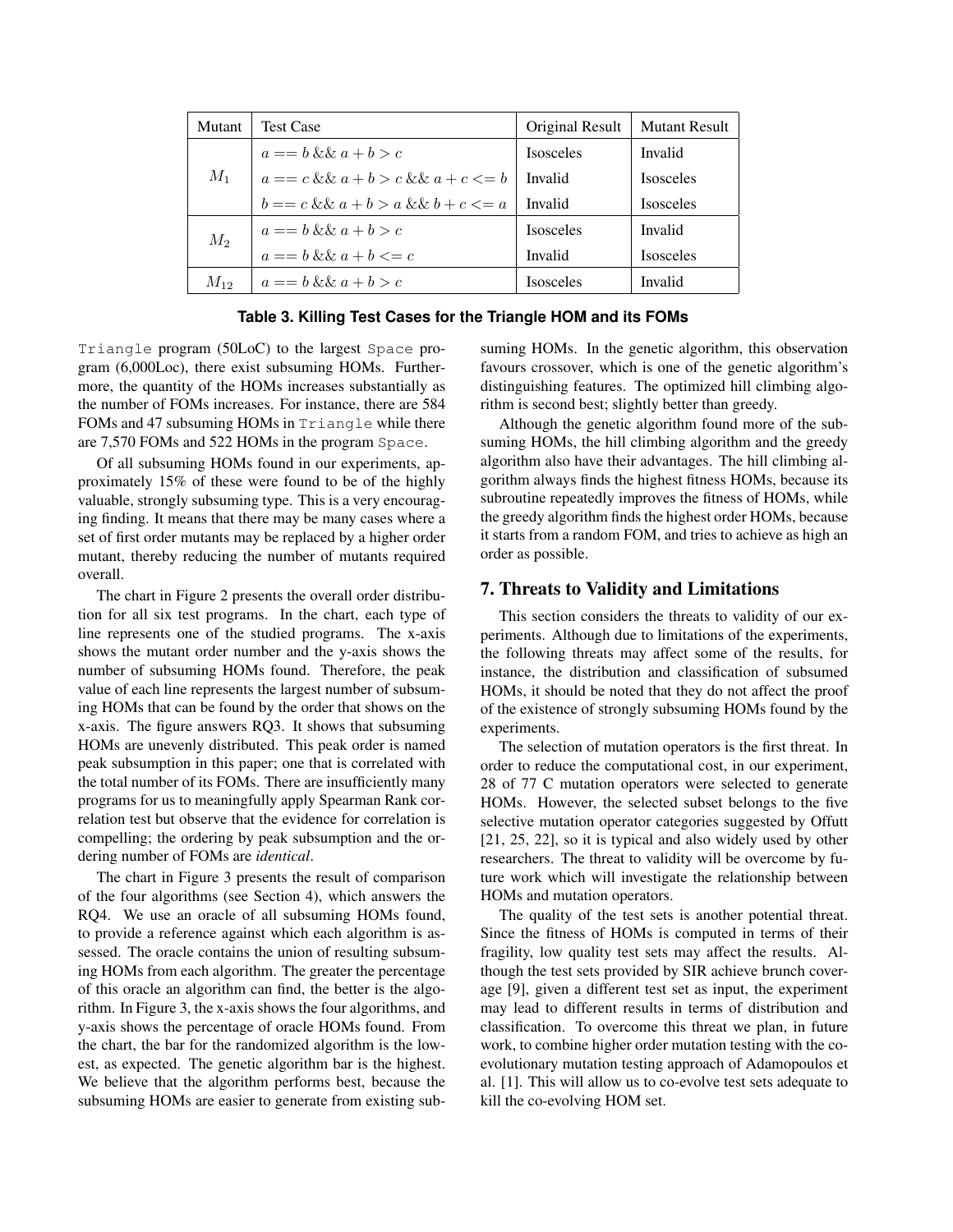

**Figure 2. Overall Order Distribution of Valuable HOMs** The key lists the 6 programs in ascending order determined by their scale. Note the correlation between this 'order of problem scale' and the order denoted by the sequence of points of maximal subsumption.

The last threat is equivalent mutants. Although the problem of equivalent mutants has been studied by numerous researches [12, 20, 24], there is no approach that can solve it in both an effective and a precise way. In order to avoid this problem, the fitness function for finding interesting HOMs is designed to filter out potential equivalent mutants. With a low quality test set, some of the 'stubborn decoulped' HOMs may be wrongly treated as equivalent mutants. However, this would only reduce the number of HOMs found, so our results can be considered to be a lower bound on the number of subsuming HOMs to be found.

### 8. Related Work

The main research area related to this work is the coupling effect hypothesis. Although the coupling effect has been studied by many researches [6, 17, 18, 19, 26, 27], these studies all focus on verifying or disproving the coupling effect, rather than finding subsuming HOMs.

The experimental studies presented by Offutt [18, 19] show results that support the mutation coupling effect. However, Offutt modifies Demillo et al.'s statement that *all* HOMs are coupled to weaken it to suggest that the vast majority, are coupled. Some of our 'subsuming HOMs' are drawn from the minority 'de-coupled' mutant set. Offutt's experiments were based on three small FORTRAN77 programs (16-28 LOC).

All of the second order and some of third order mutants of these programs were generated by the mutation testing tool Mothra. The results suggested that the selected adequate test set which killed all the first order mutants, killed over 99% of the second and third order mutants. This study implied that the mutation coupling effect is valid in the most general case, which also agreed with the empirical study by Lipton and Sayward [14] and Morell[17].

The validity of the mutation coupling effect has also been considered in a theoretical study by Wah [26, 27]. A simple theoretical model, the  $q$  function model, considers a program to be a set of finite functions. By applying test sets of order 1 and order 2 to this model, the results indicated that the average survival ratio of high-order mutants is  $1/n$  and  $1/n^2$  respectively, which is also similar to the estimated results of empirical studies mentioned above. However, compared to a real world program, this model is very simplistic. In real programs, the data and control flow between functions are more complex and unpredictable.

In this paper we are interested in de-coupled HOMs (the exceptions to the coupling effect hypothesis), where these decoupled HOMs are also subsuming. However, these HOMs are only a part of our story. We are also interested in coupled HOMs; these obey the coupling effect hypothesis, but may be strongly subsuming. Our studies indicate that up to 15% of all subsuming HOMs may be strongly subsuming. This is an extremely encouraging finding. It indicates that higher order mutation testing may have been incorrectly overlooked by previous work on mutation testing.



**Figure 3. Comparison Of Four Algorithms**

### 9. Conclusion

This paper has introduced the concept of subsuming HOMs and higher order mutation testing. The paper has also introduced a search-based approach to find these subsuming HOMs and presented an empirical study that compares a greedy algorithm, a genetic algorithm and a hill climbing algorithm.